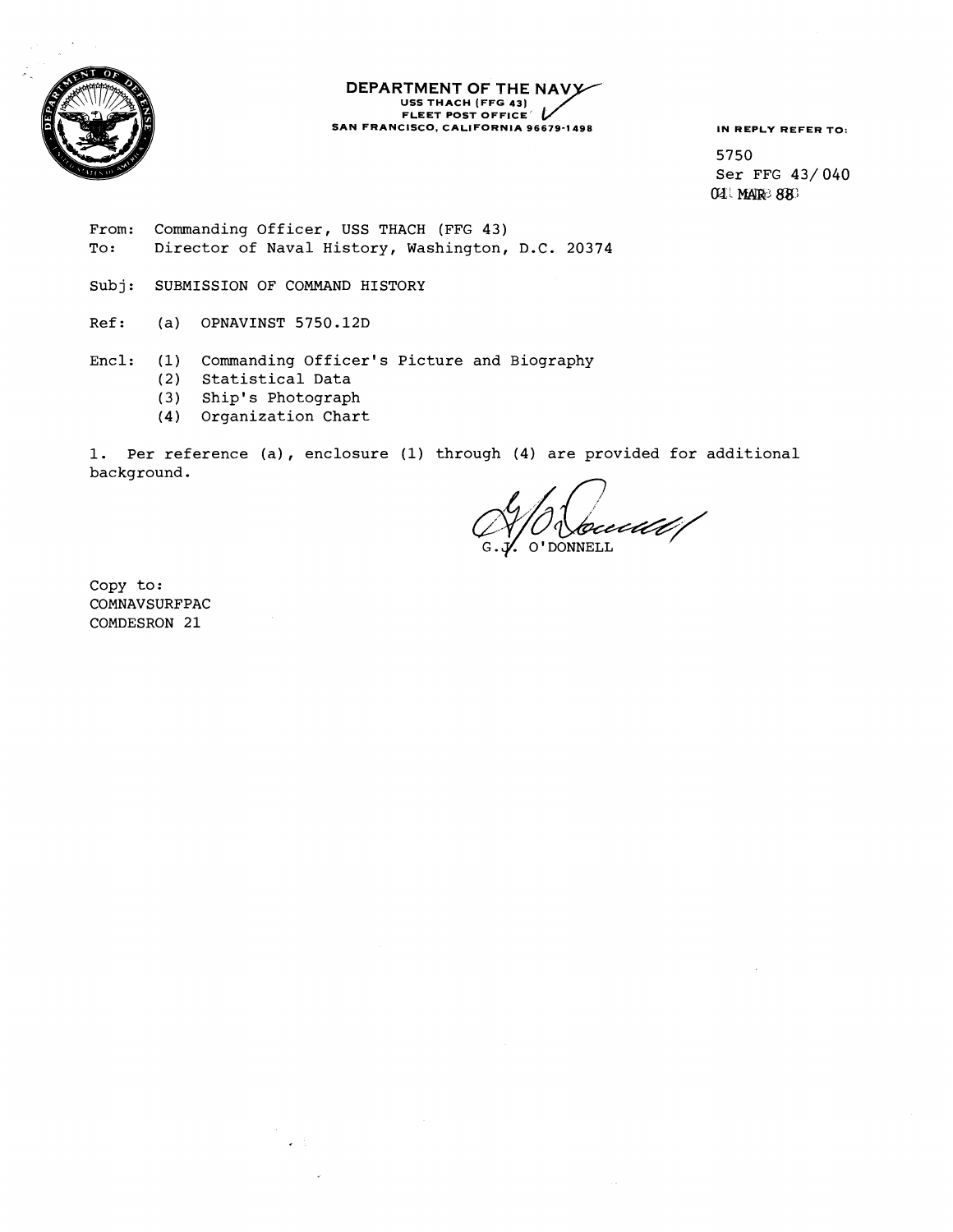1. a. Command Composition and Organization

 $\sim 15$ 

USS THACH is a flight **I11** Oliver Hazard Perry Class Guided Missile Frigate designed to provide Anti-Submarine, Anti-Surface and medium range Anti-Air defense to a battle group or merchant convoy. THACH is part of Destroyer Squadron TWENTY-ONE, Commanded by Captain R.H. Joyce. The ship is homeported in San Diego CA and is commanded by Commander G.J. O'Donnell. During THACH's second deployment one LAMPS **MK I11** (SHGOB) Anti- Submarine Warfare Helicopter was embarked, Tail Code **TT27.**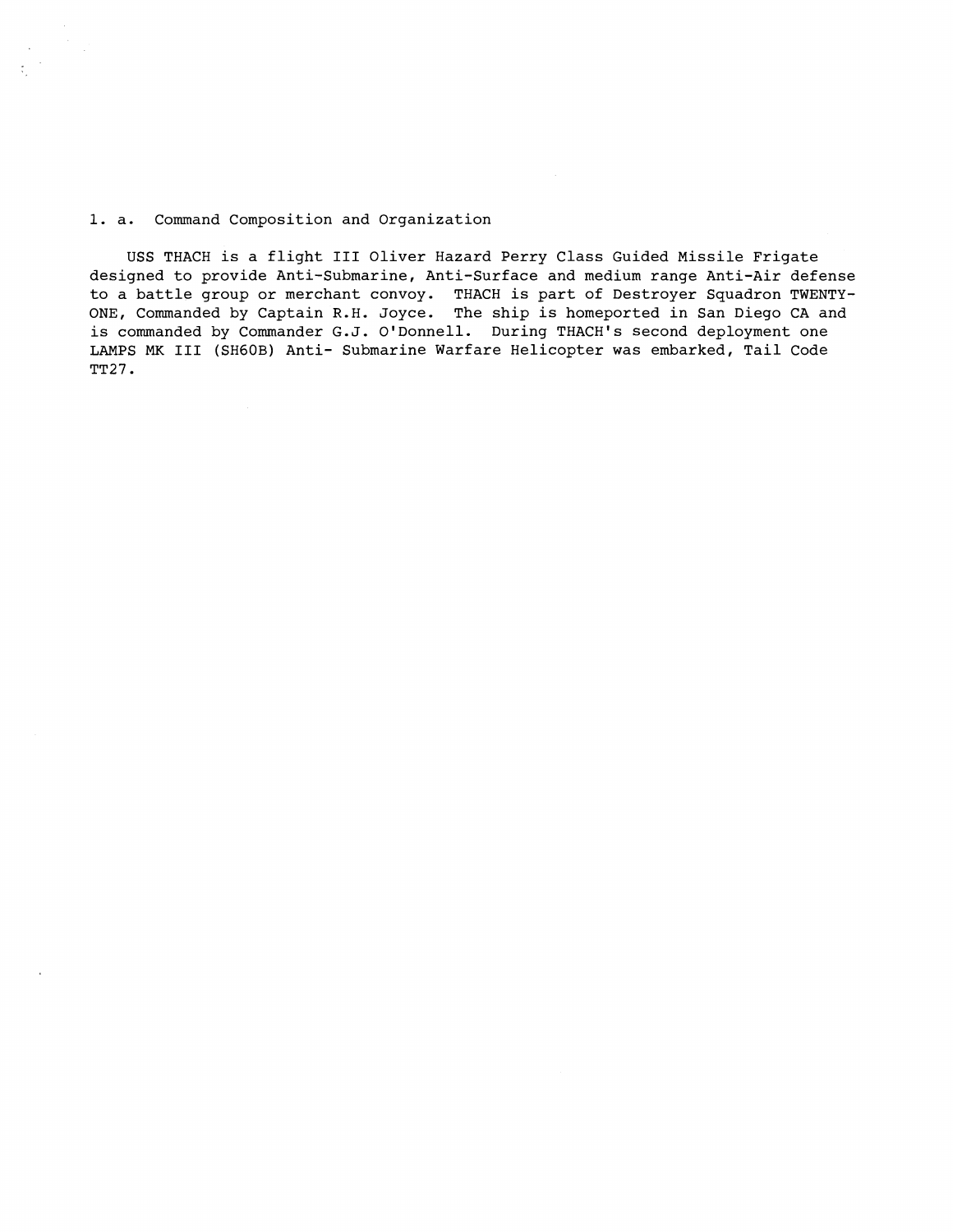b. Chronology:

 $\frac{1}{2} \sum_{i=1}^n \frac{1}{2} \sum_{j=1}^n \frac{1}{2} \sum_{j=1}^n \frac{1}{2} \sum_{j=1}^n \frac{1}{2} \sum_{j=1}^n \frac{1}{2} \sum_{j=1}^n \frac{1}{2} \sum_{j=1}^n \frac{1}{2} \sum_{j=1}^n \frac{1}{2} \sum_{j=1}^n \frac{1}{2} \sum_{j=1}^n \frac{1}{2} \sum_{j=1}^n \frac{1}{2} \sum_{j=1}^n \frac{1}{2} \sum_{j=1}^n \frac{1}{2} \sum_{j=$ 

 $\mathbb{Z}^{\times 2}$ 

#### JANUARY 1987

1 Inport San Diego

9 GSM1 reenlists

12-16 Underway SOCAL Operations for Rampant Lionex 87-2

16 Underway replenishment with USS Kansas City

- 16 Awards ceremony inport
- 20-23 3-M Inspection

26-30 RAVIR Trainer

- 29 DS1 Command Advanced to E-6
- 30 Ensign Qualifies as a Surface Warfare Officer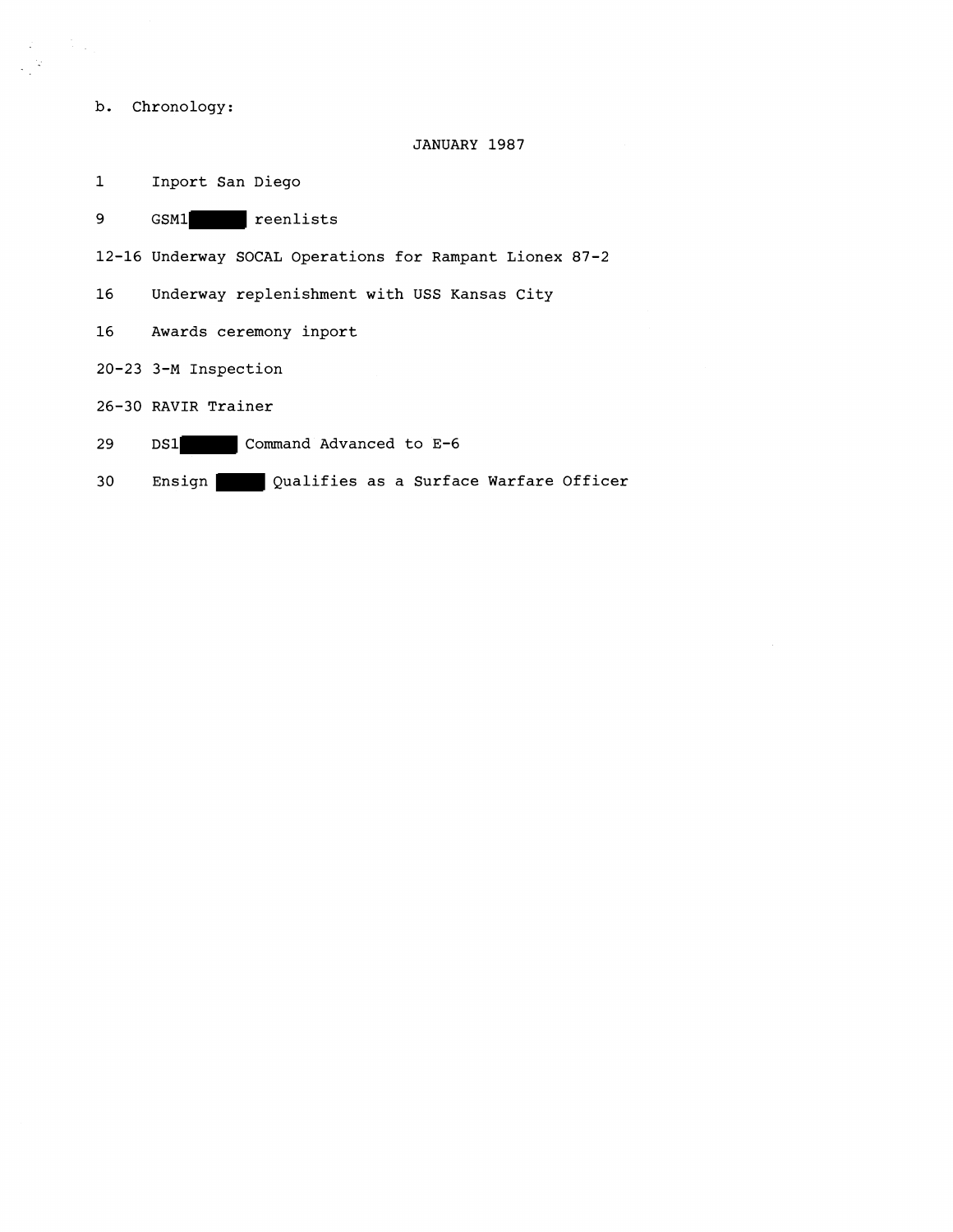## **FEBRUARY 1987**



 $\mathcal{L}^{\text{max}}_{\text{max}}$ 

 $\frac{1}{2}$  ,  $\frac{1}{2}$  ,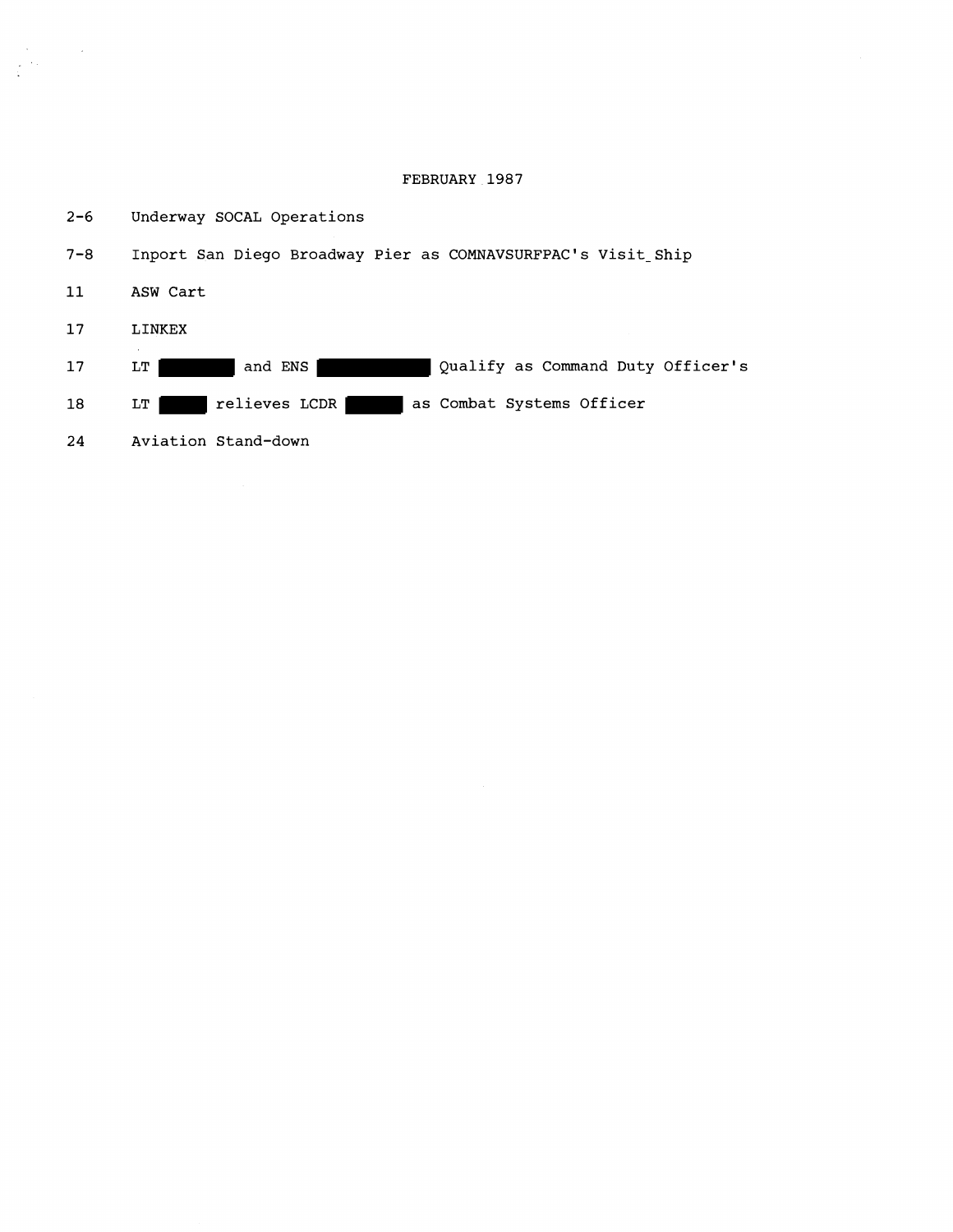MARCH **1987** 

| $2 - 6$ | AAW/ASUW Cart |  |
|---------|---------------|--|

 $\label{eq:2.1} \mathcal{L}(\mathcal{L}^{\text{max}}_{\mathcal{L}}(\mathcal{L}^{\text{max}}_{\mathcal{L}}(\mathcal{L}^{\text{max}}_{\mathcal{L}}(\mathcal{L}^{\text{max}}_{\mathcal{L}})))$ 

| 3               | reenlists<br>GSM1                                                                  |
|-----------------|------------------------------------------------------------------------------------|
| 3               | THACH Awarded 1986 Secretary of the Navy Energy Conservation Award                 |
| 4               | Southwest Satellite Elementary School visits ship                                  |
| 9               | Ammo offload North Island                                                          |
| $11 - 13$       | Underway SOCAL Operations with COMDESRON TWO ONE embarked                          |
| 13              | COMDESRON TWO ONE debarks                                                          |
| 16              | Move to Campbell Shipyard in San Diego for Selected Restricted Availability        |
| 17 <sub>2</sub> | THACH's birthday, three years old                                                  |
| 19              | Commanding Officer of Naval Supply Center San Diego arrives to discuss<br>services |
| 20              | COMDESRON TWO ONE visits                                                           |
| $23 - 27$       | Physical Readiness Tests                                                           |
| 30              | Supply Operations Readiness Review Week                                            |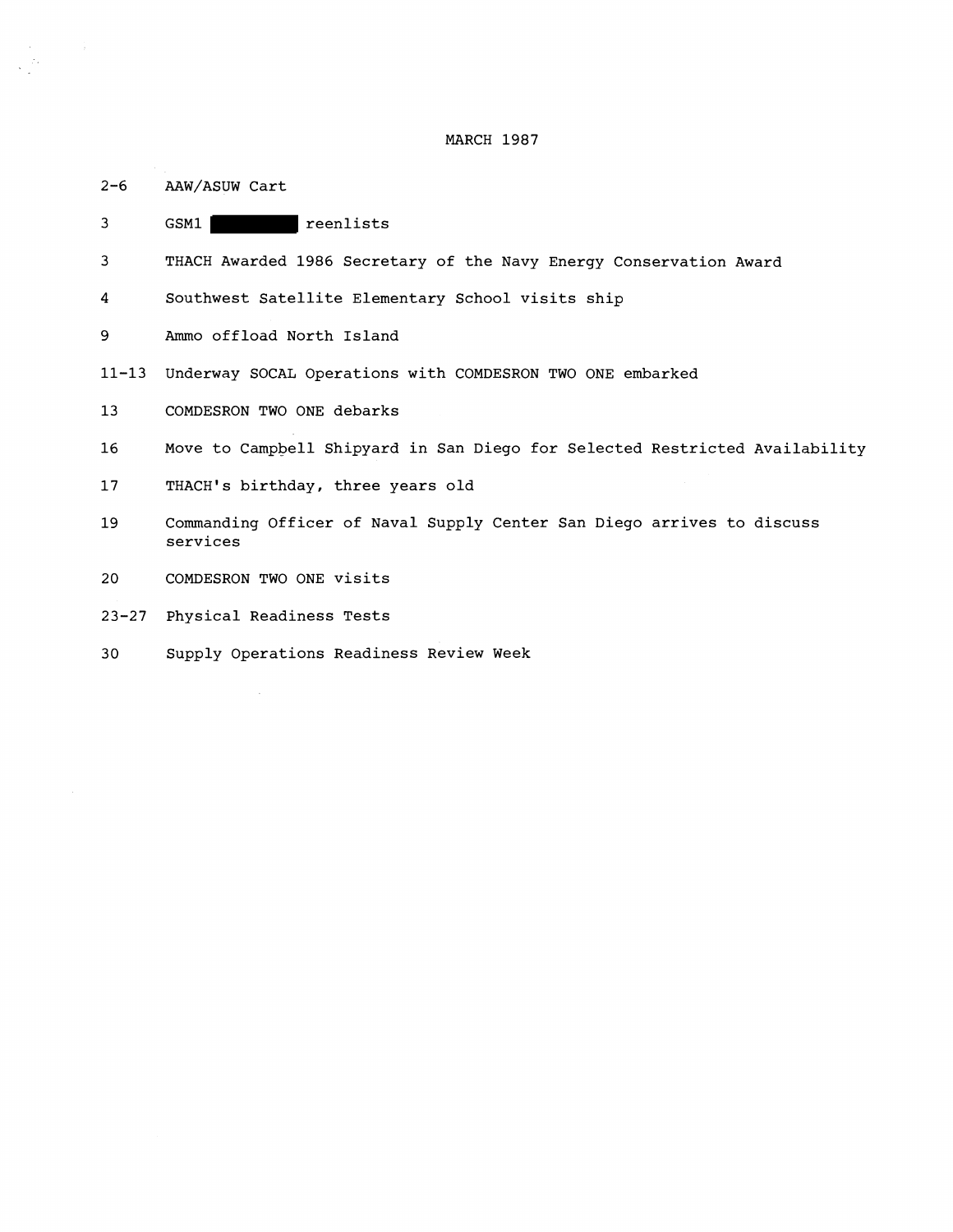# **APRIL 1987**

| 6  | Intelligence Seminar                               |
|----|----------------------------------------------------|
| 7  | Selected Restricted Availability Conference        |
| 16 | LINKEX                                             |
| 17 | Ship's Picnic at Admiral Baker Field               |
| 20 | Combat Systems Team Trainer                        |
| 24 | reenlists<br>YN3 I                                 |
| 27 | Personnel Qualification Standards Progress Meeting |
|    |                                                    |

**Engineering Light Off** 29

 $\label{eq:2} \begin{split} \frac{d\mathbf{y}}{d\mathbf{x}}&=\frac{d\mathbf{y}}{d\mathbf{x}}\left(\mathbf{x},\mathbf{y}\right)\\ &=\frac{d\mathbf{y}}{d\mathbf{x}}\left(\mathbf{x},\mathbf{y}\right)=-\frac{d\mathbf{y}}{d\mathbf{x}}\left(\mathbf{x},\mathbf{y}\right) \end{split}$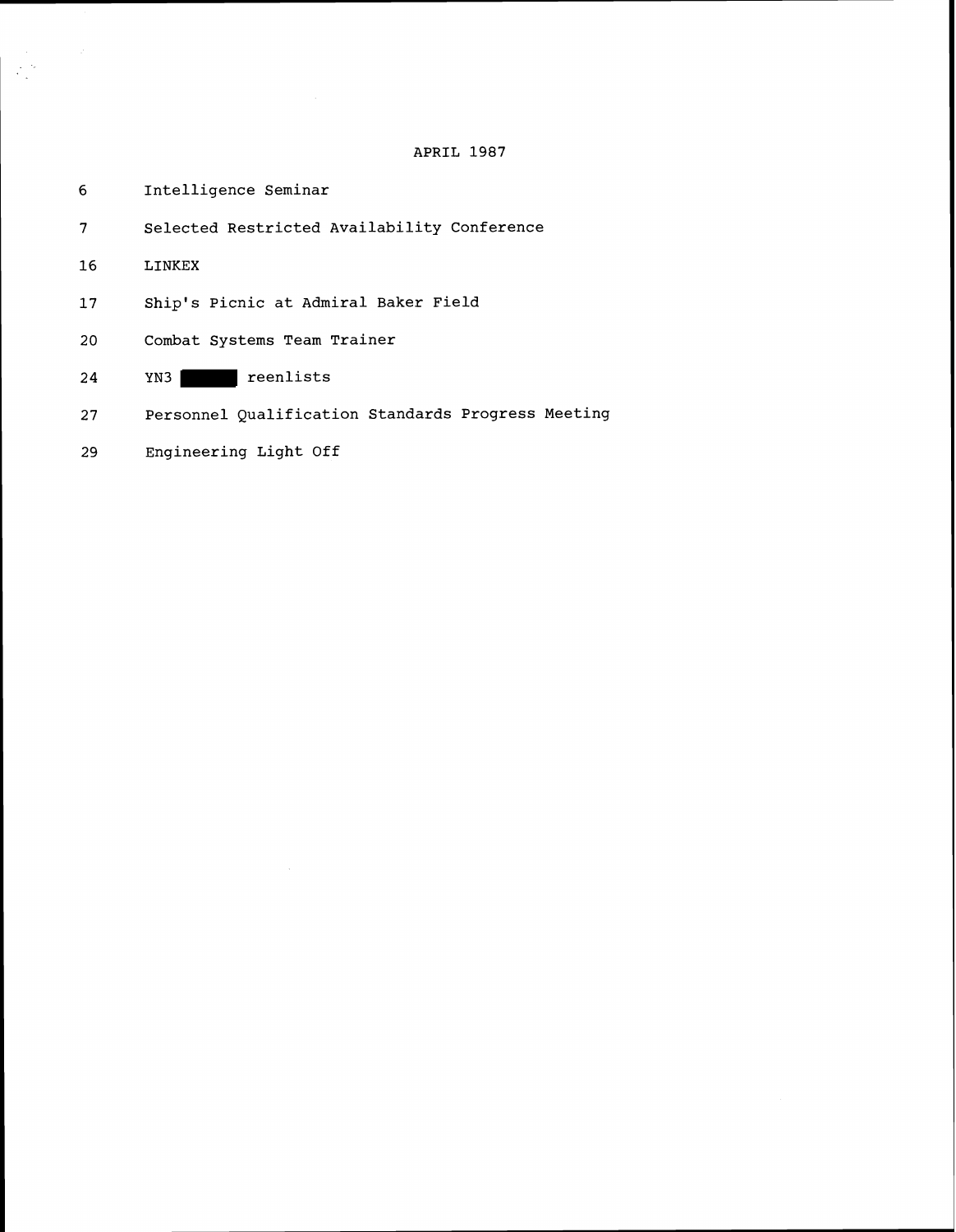

 $\sim$ 

MAY 1987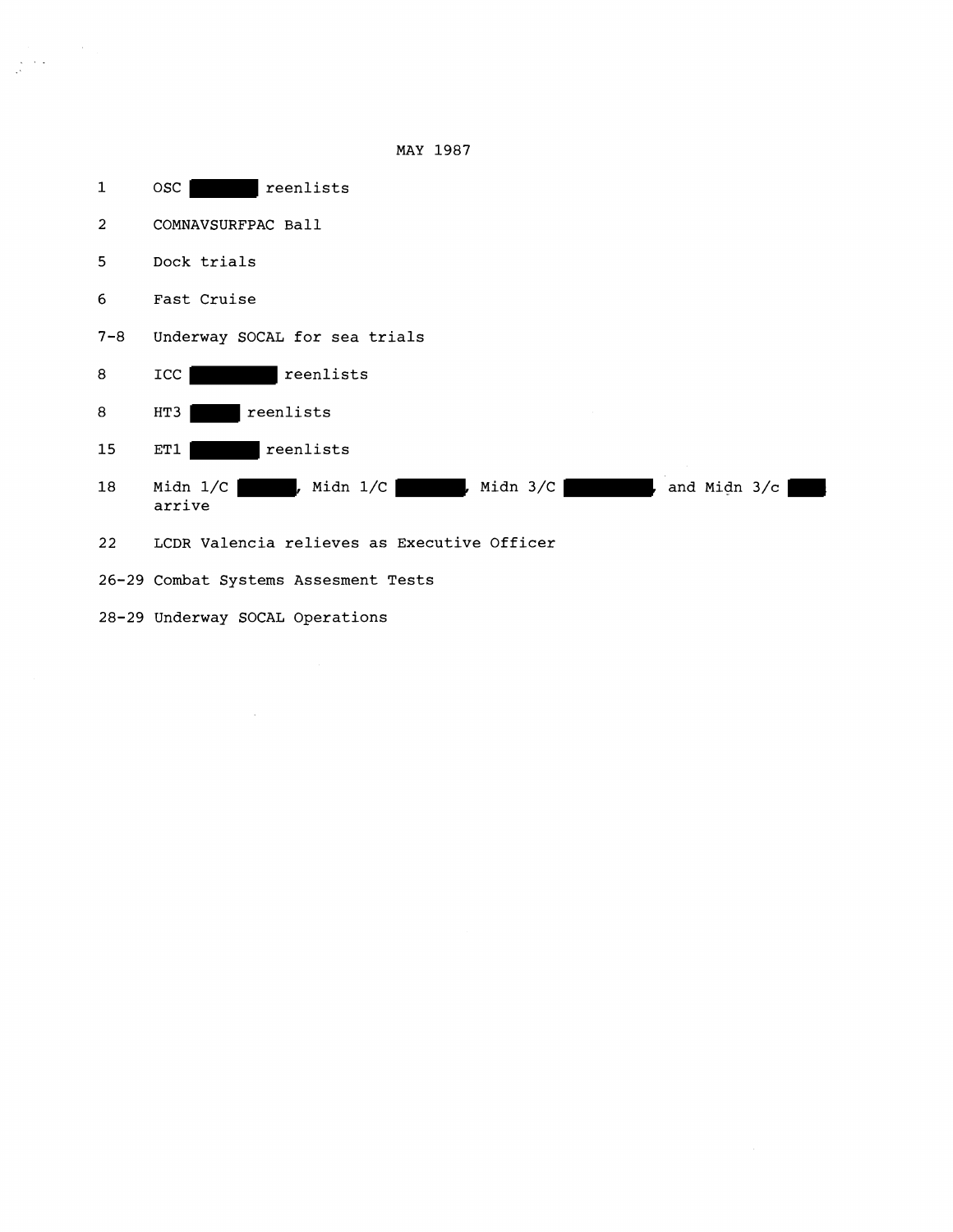| $\mathbf{1}$ | EW3<br>l reenlists                        |
|--------------|-------------------------------------------|
| 2            | Command Inspection                        |
| 3            | Personnel Inspection by COMDESRON TWO ONE |
| 9            | Underway SOCAL for MIDEASTFORCE Exercise  |
| 11-12        | ISIC Engineering Readiness Assesment      |
| 16-17        | Training Readiness Evaluation             |
| 17           | reenlists<br>$IC3$                        |
| 18           | Ammo Onload North Island                  |
| 22           | Phase I Lamps Mobile Team Training        |
| 29           | Refresher Training (REFTRA) begins        |

**Underway SOCAL for REFTRA** 

 $\label{eq:2.1} \frac{1}{\sqrt{2\pi}}\frac{1}{\sqrt{2\pi}}\frac{1}{\sqrt{2\pi}}\frac{1}{\sqrt{2\pi}}\frac{1}{\sqrt{2\pi}}\frac{1}{\sqrt{2\pi}}\frac{1}{\sqrt{2\pi}}\frac{1}{\sqrt{2\pi}}\frac{1}{\sqrt{2\pi}}\frac{1}{\sqrt{2\pi}}\frac{1}{\sqrt{2\pi}}\frac{1}{\sqrt{2\pi}}\frac{1}{\sqrt{2\pi}}\frac{1}{\sqrt{2\pi}}\frac{1}{\sqrt{2\pi}}\frac{1}{\sqrt{2\pi}}\frac{1}{\sqrt{2\pi}}\frac{1}{\sqrt$ 

**JUNE 1987** 

 $\label{eq:2} \mathcal{L}(\mathcal{L}^{\text{max}}_{\text{max}}(\mathcal{L}^{\text{max}}_{\text{max}}(\mathcal{L}^{\text{max}}_{\text{max}}(\mathcal{L}^{\text{max}}_{\text{max}}(\mathcal{L}^{\text{max}}_{\text{max}}(\mathcal{L}^{\text{max}}_{\text{max}}(\mathcal{L}^{\text{max}}_{\text{max}}(\mathcal{L}^{\text{max}}_{\text{max}}(\mathcal{L}^{\text{max}}_{\text{max}}(\mathcal{L}^{\text{max}}_{\text{max}}(\mathcal{L}^{\text{max}}_{\text{max}}(\mathcal{L}^{\text$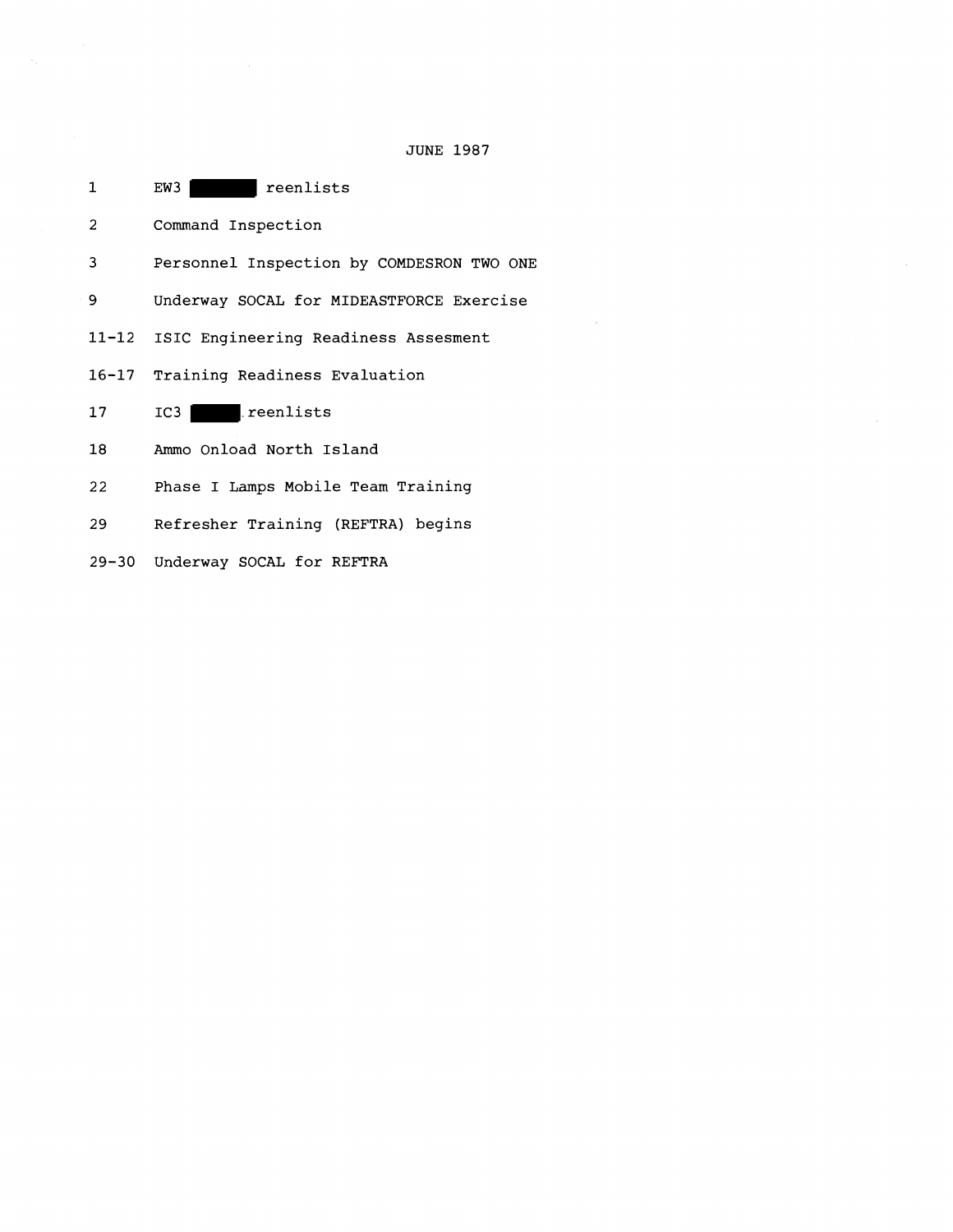JULY 1987

1-3 Underway SOCAL for REFTRA

2 TORPEX

6-10 Underway SOCAL for REFTRA

7 Missile shoot

11-12 COMNAVSURFPAC's visit ship at Broadway Pier San Diego

17 Pre-Overseas Movement Period begins

20-24 Lamps Mobile Team Training Phase **I1**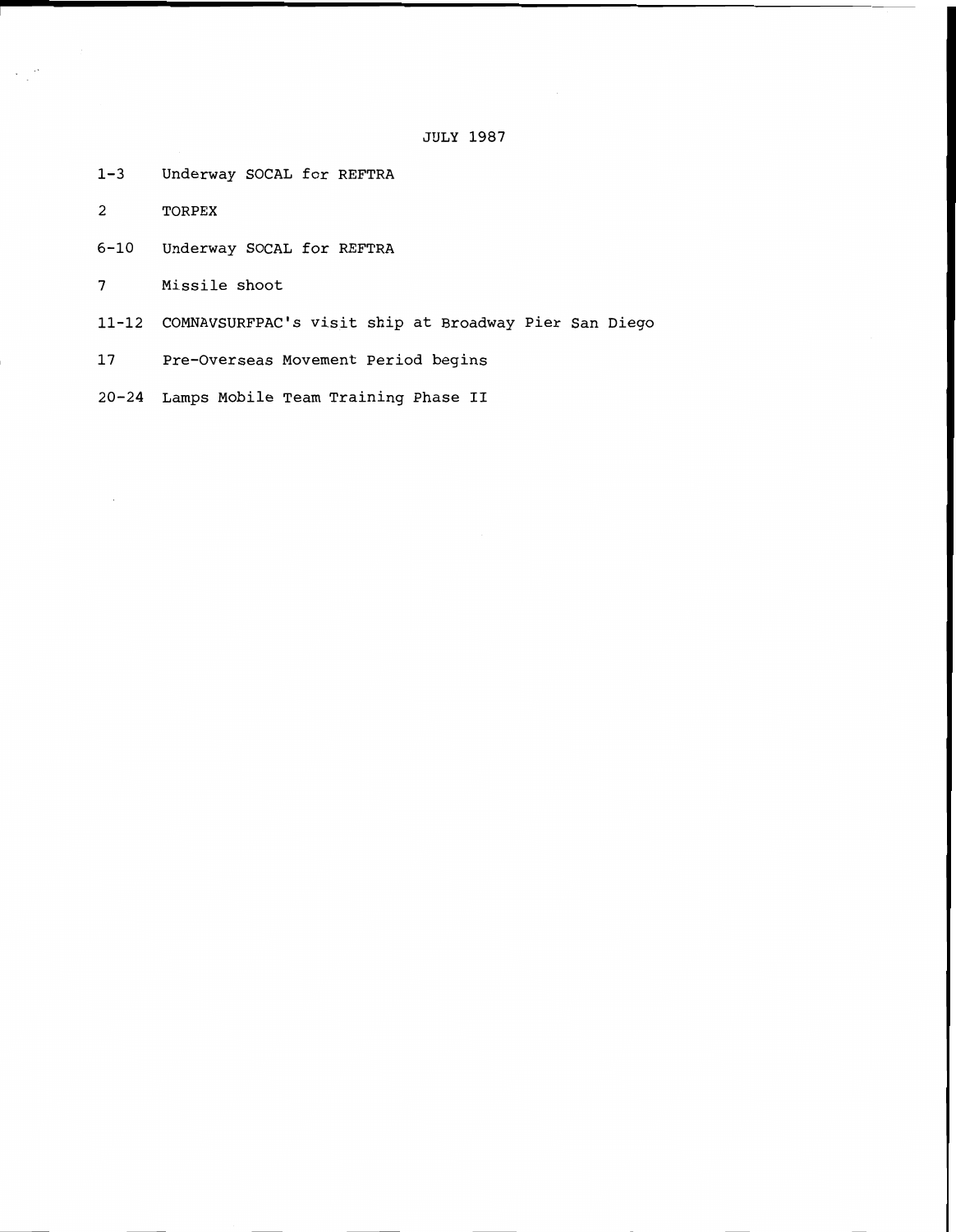### AUGUST 1987

- 9 Pre-Overseas Movement Period ends
- 10 Ready for Sea Period begins
- 10 Underway SOCAL Operations
- 10 Weapons onload North Island
- 10 Gunshoot SOCAL at FLETA HOT
- 17 Deploy to Persian Gulf in company with USS FORD
- 22-23 Inport Pearl Harbor Hawaii
- 24 Underway for Subic Bay Philippines
- 30 Boxing Smoker and cookout on flight deck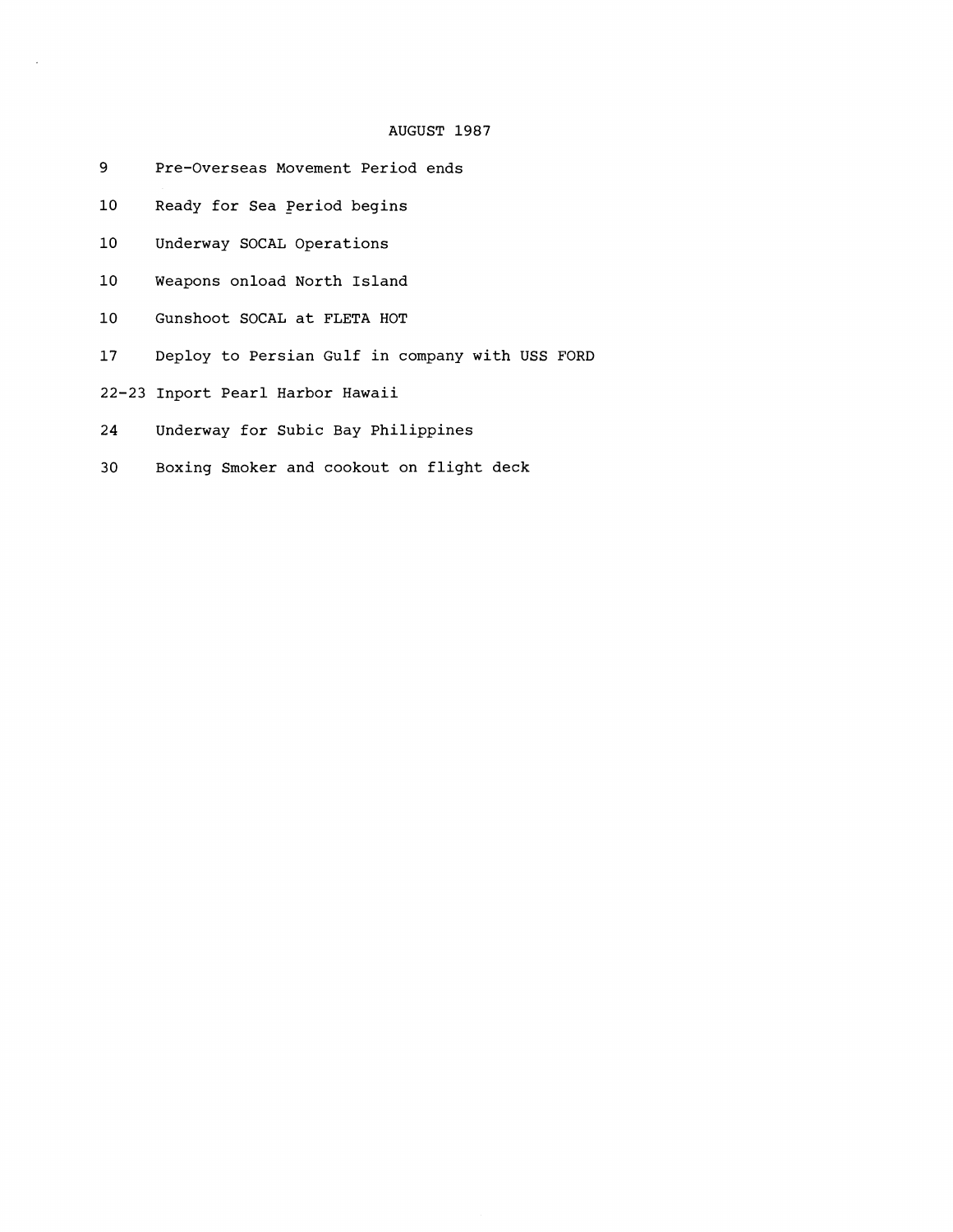#### SEPTEMBER 1987

- $1 4$ Underway for Subic Bay Philippines
- $5 11$ Inport Subic Bay
- $8 11$ Physical Readiness Tests
- $10$ RM3 reenlists
- $11 13$ Underway for Singapore
- $14 16$ Inport Singapore
- $16 20$ Underway for Colombo Sri Lanka
- 20 Brief Stop for Fuel Colombo Sri Lanka
- 20 Underway for Persian Gulf
- Under Operational Control of COMIDEASTFOR 24
- 24 Underway replenishment with USS Kansas City and Vertical replishment with USS Shasta
- 24 Medical Evacuation of DK2
- 26 Turnover in Gulf of Oman with USS REEVES and ammo transfer with USS JARRETT
- Stinger Detachment arrives 26
- 29 Underway replenishment with USS RALIEGH
- 29 Escort USS RALIEGH, MV PATRIOT and MV GUS W. DARNELL through Straits of Hormuz enroute BAHRAIN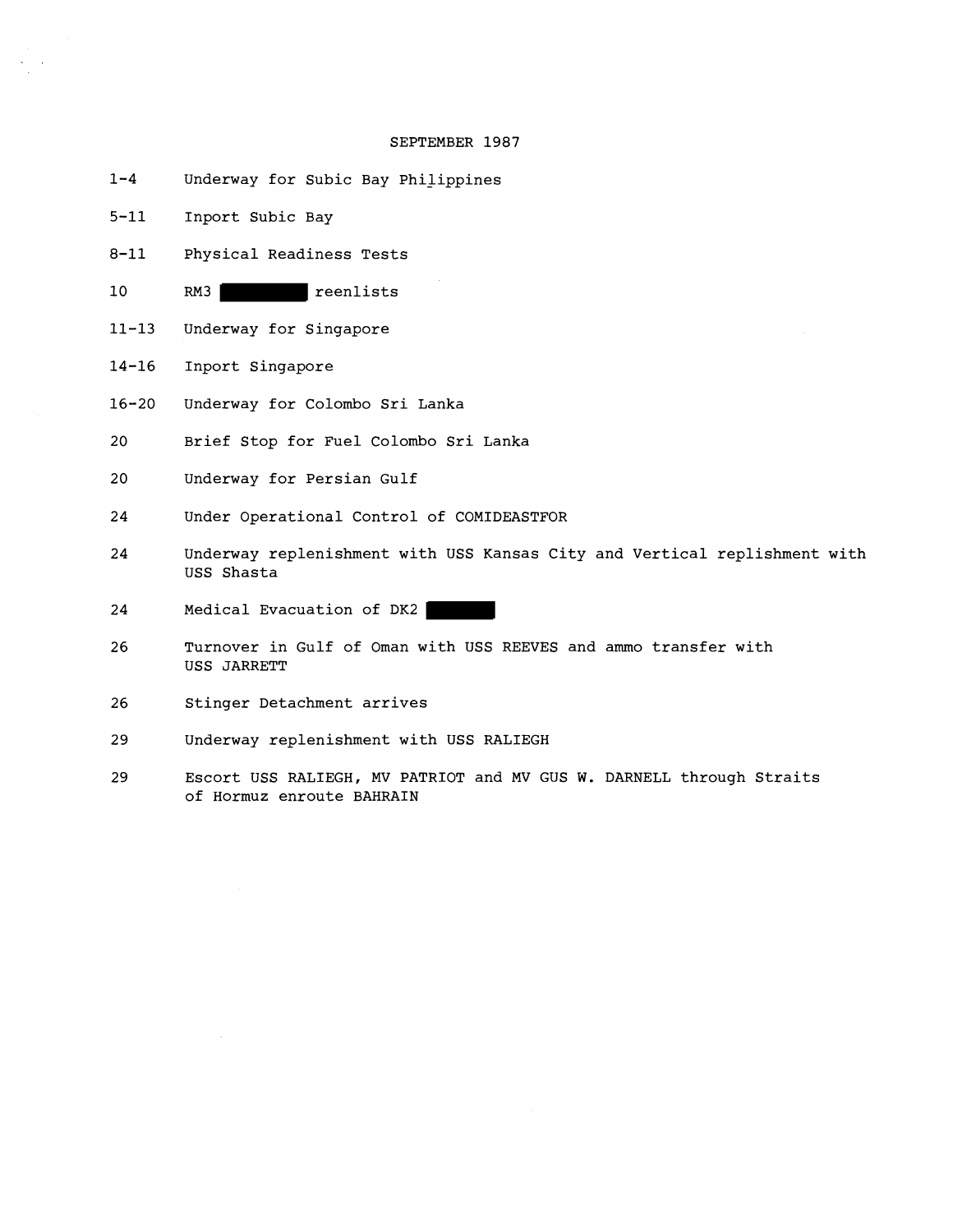#### OCTOBER 1987

- 1 Anchor Sitra Harbor for Brief Stop for Fuel
- 1 CW02 Commissioning Ceremony
- 2 Anchored Bahrain Bell for COMIDEASTFOR Inchop Briefs
- 2 Underway for Persian Gulf Operations
- 8 Firefight Incident in Northern Persian Gulf while escorting Barge Hercules. Three Iranian Boats sunk by Helicopters under THACH's control
- 8 HM1 **HM1** flies to Barge Hercules to render emergency medical assistance to injured Iranians
- 13-17 Anchored Sitra Harbor
- 17 Underway for Persian Gulf Operations
- 19 Participated in Operation Nimble Archer. THACH inserts SEAL Team, small boat and EOD Team to demolish Rashadat Oil Platform at Rastam Oil field.
- 21 Oceanlord 27 MEDEVAC's diver from Barge Hercules

31 Oceanlord 27 MEDEVAC's BMCS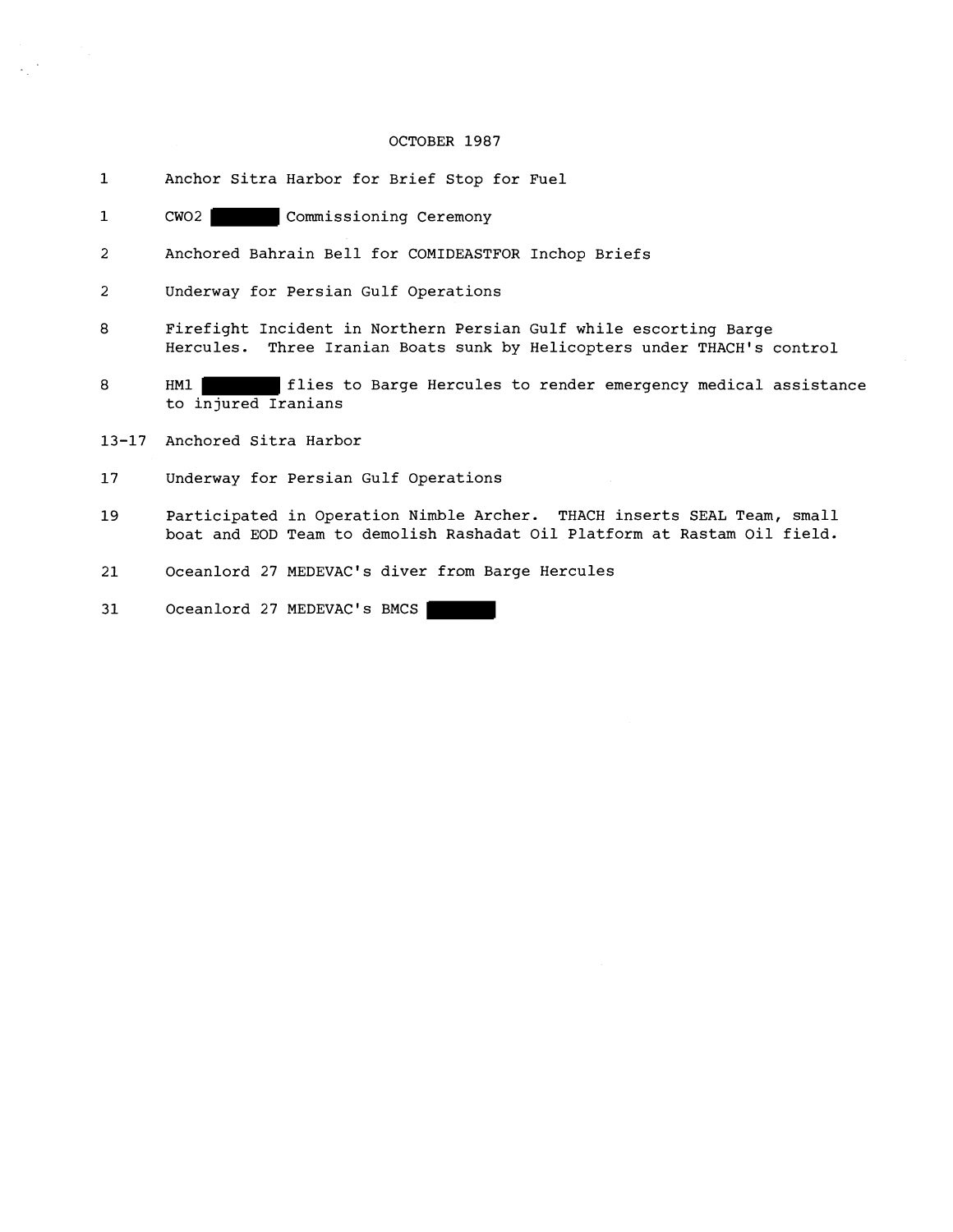NOVEMBER **1987** 

**1-4** Inport BAHRAIN

 $\mathbb{R}^{k \times k}$ 

- **5** Escort MV CHESAPEAKE and MV SURF CITY to Kuwait on Earnest Will **15**
- **5** Anchor Kuwait
- 6 Depart Kuwait escorting MV MIDDLETON on Earnest Will 16 enroute Gulf of Oman
- 7 Anchored BAHRAIN BELL
- **8** Escort MV MIDDLETON through Straits of Hormuz
- **9** Escort to Gulf of Oman
- **10** Escort GAS PRINCE, GAS QUEEN, GLACIER BAY, MV TOWNSEND and IBN ABDOUN with USS CARR on Earnest Will **17** enroute Kuwait
- 12 Anchored BAHRAIN BELL
- 13 Underway escort GAS PRINCE, GAS QUEEN and MV TOWNSEND enroute Kuwait
- **14** Anchor Kuwait
- Depart Kuwait escort MV CHESAPEAKE and SURF CITY with USS CARR on 15 Earnest Will **18** enroute Gulf of Oman
- MV GLACIER BAY, MV MATHIESON and MV BRIDGETON join Earnest Will **18**  16 enroute to Gulf of Oman
- 17 Transit Straitss of Hormuz and enter Gulf of Oman
- 18 Underway replenishment with USS KANSAS CITY
- $19 20$ Gulf of Oman Operations
- 22 Anchored BAHRAIN BELL
- $23 27$ Inport BAHRAIN
- 27 Depart BAHRAIN escort GAS PRINCE, GAS QUEEN and MV TOWNSEND enroute to Gulf of Oman on Earnest Will 19
- Arrive Gulf of Oman 29
- 30 Escort MV GUS W. DARNELL, USNS SEALIFT MEDITERRENEAN and GAS KING enroute North Arabian Sea
- 30 Medical Evacuation of LT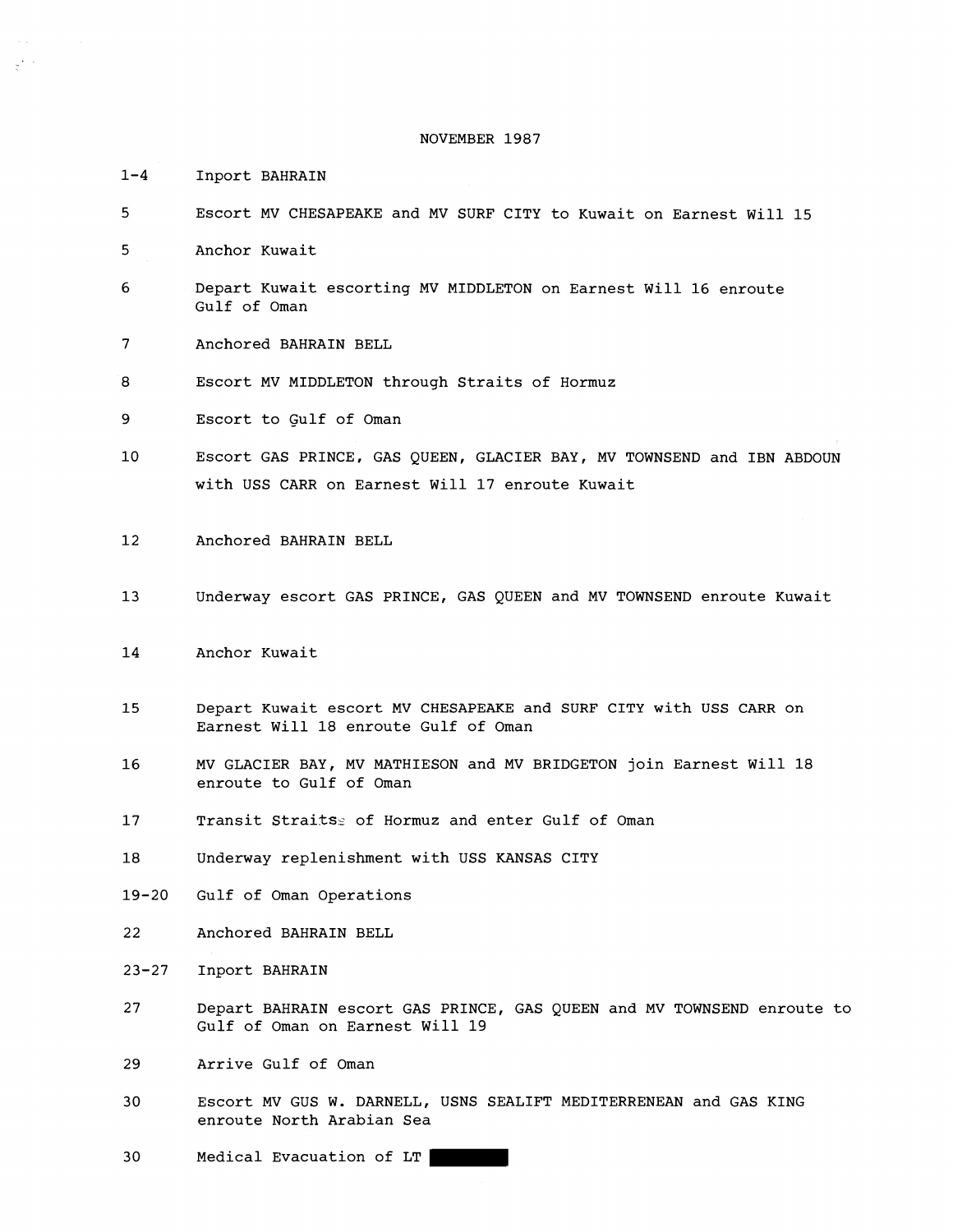#### DECEMBER 1987

- $\overline{2}$ On Patrol South of ABU MUSA ISLAND
- $\overline{7}$ Anchored Sitra Harbor for Brief Stop for Fuel
- 8 Escort Hunter and Striker Minesweepers to South ABU MUSA ISLAND
- 9 Anchored Sitra Harbor for Brief Stop for Fuel
- 9 Underway for Barge Hercules escort operations
- Escort Barges Hercules and Wimbrown VII  $10<sub>1</sub>$
- 15 RADM McNamara Chief of Chaplains visits

 $\sim 10$ 

20 Anchor Kuwait

 $\frac{1}{2} \Delta \rightarrow$ 

- 21 Escort GAS KING to BAHRAIN BELL
- 22 Anchor Sitra Harbor
- 25 Bob Hope Christmas show on USS OKINAWA
- 26 Underway for Gulf of Oman
- 28 Escort MV ROVER, MV GIANELLA, USNS PACIFIC, MV BRIDGETON, MV SURF CITY with USS ELROD on Earnest Will 22 enroute BAHRAIN and KUWAIT
- 30 Anchor BAHRAIN BELL

 $\mathcal{A}$ 

 $31$ Anchor Kuwait complete Earnest Will 22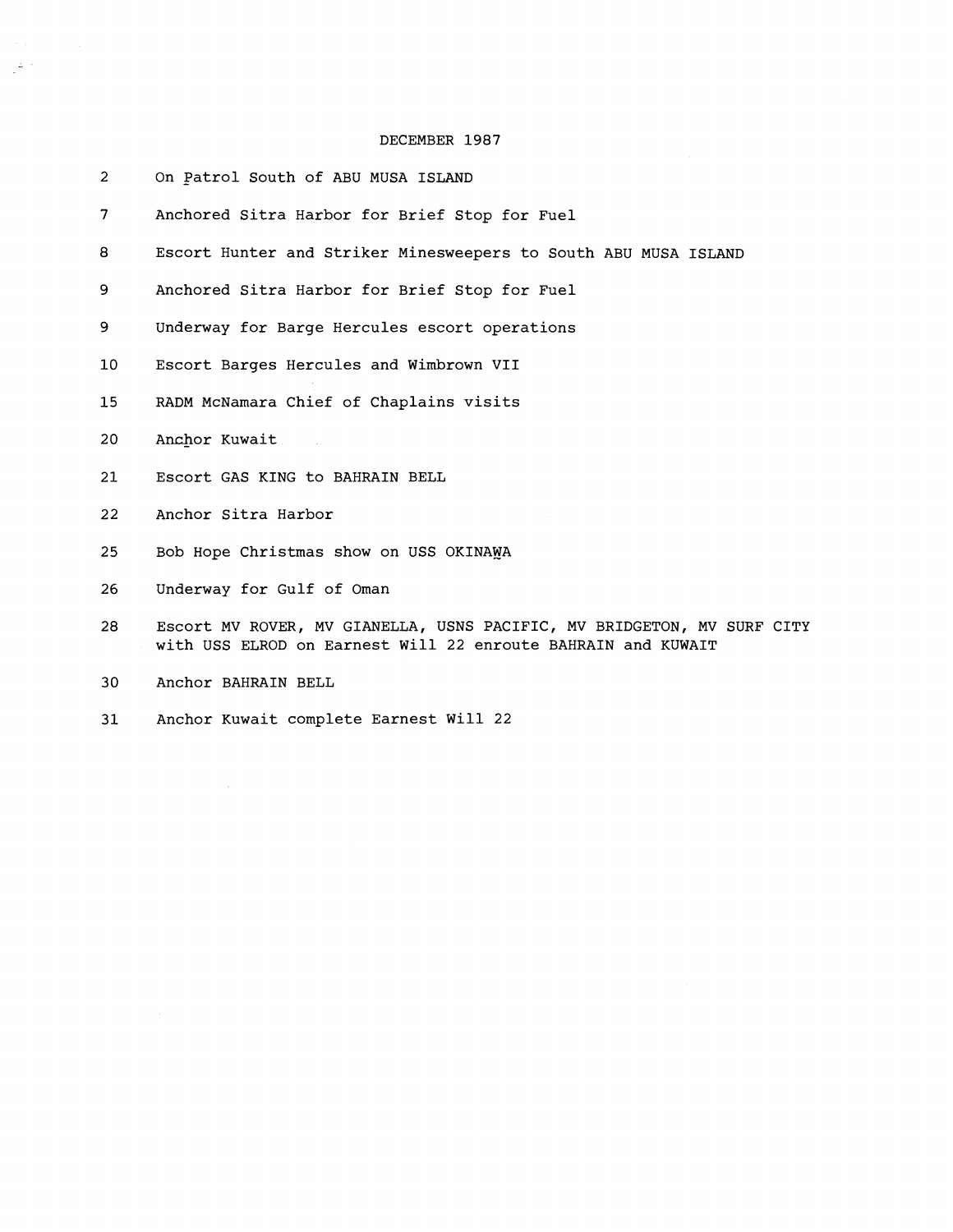#### c. Narrative.

In 1987 THACH spent six weeks in a Selected Restricted Availability at Campbell Shipyard, San Diego. Upon completion of the shipyard period, THACH commenced pre-deployment workups including Mideast Force Exercises, ISIC Engineering Readiness Assesment, Training Readiness Evaluation and Refresher Training.

THACH departed San Diego on her second deployment 17 August with USS FORD (FFG-54) to join the Middle East Forces in the Persian Gulf. During deployment THACH participated in Operation Nimble Archer and seven convoy escort missions of the reflagged Kuwaiti tankers. THACH was visited by Chief of Chaplains, RADM McNamara during the Christmas season while on patrol in the Persian Gulf. Crewmembers were treated to a Christmas show on the USS OKINAWA(LPH-3) featuring Bob Hope and friends. THACH is commanded by CDR G.J. O'Donnell.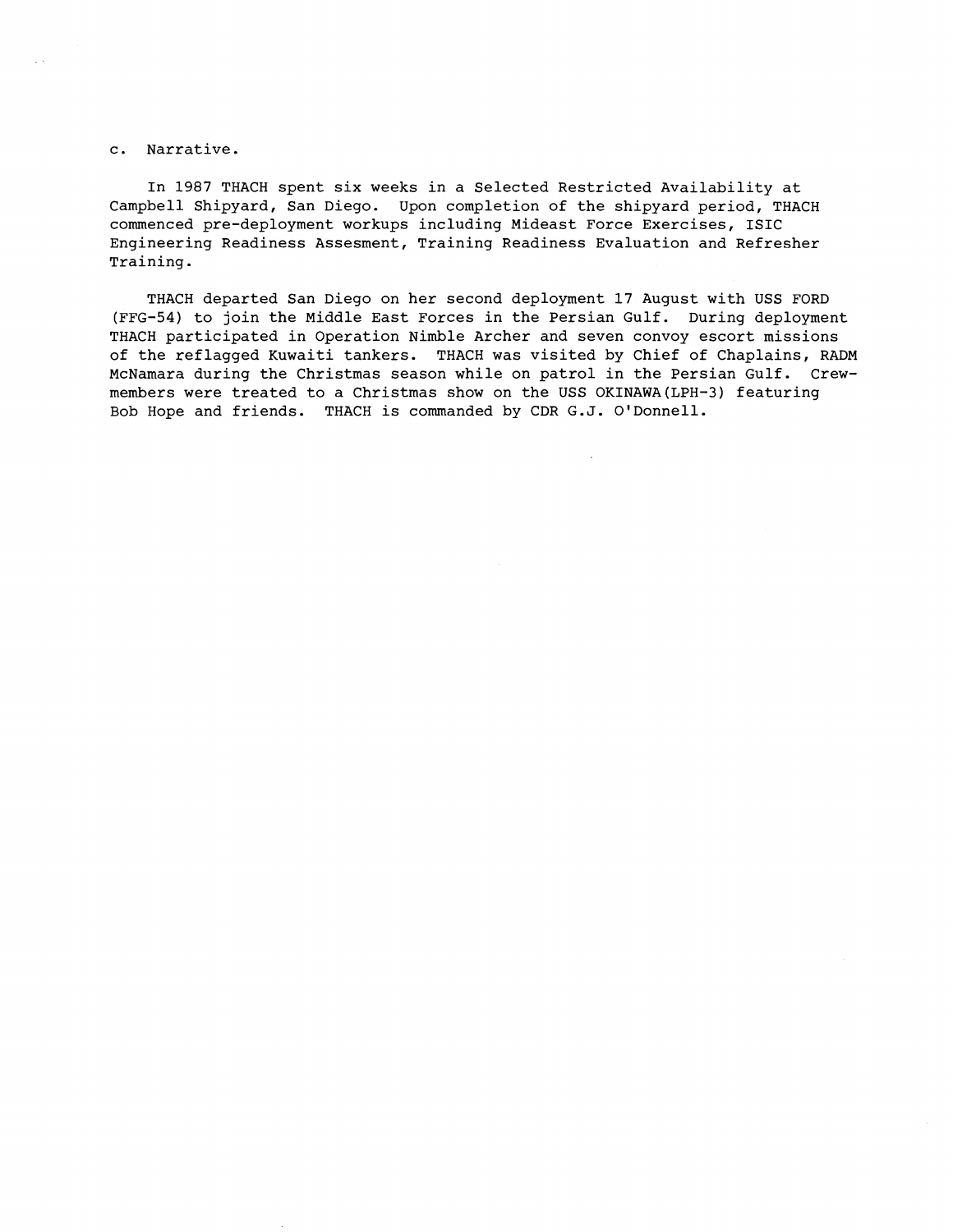# RETENTION STATISTICS

| Reenlistments: | 11 |
|----------------|----|
| Advancements : |    |
| Enlisted :     | 37 |
| Officer        | 5  |
| Discharges:    | 20 |
| Retirements:   |    |

## AMMUNITION EXPENDED

| 12 Gauge Shotgun               | 845            |
|--------------------------------|----------------|
| $M-14$                         | 7,057          |
| 38 caliber ball                | 400            |
| 45 caliber ball                | 5,895          |
| 20 MM (CIWS)                   | 6,640          |
| 40 MM Grenade (HEPD)           | 150            |
| 40 MM Grenade (BL&P)           | 350            |
| 40 MM Grenade (starshell)      | 15             |
| M-60                           | 3,800          |
| EW 76 SRBOC                    | 3              |
| L580 MK 58 Smokes              | $\overline{2}$ |
| 76 MM HE-IR                    | 25             |
| 76 MM HE-PD                    | 65             |
| 76 MM BL&P                     | 110            |
| SM1 Guided Missiles (Exercise) | 1              |
| MK 46 Torpedoes (Exercise)     | 2              |

## SHIPS EVOLUTIONS

| Underway Replenishments:            |                     |
|-------------------------------------|---------------------|
| Helicopter Launches/Landings:       | 1080                |
| Gas Turbine Operating Hours:        | GTE A: 1783.2 Hours |
|                                     | GTE B: 1870.1 Hours |
| Miles Steamed:                      | 27,958 MM           |
| Gallons of fuel consumed $(F-76)$ : | 1,662,326           |

Rounds

 $\mathcal{L}_{\mathcal{L}}$